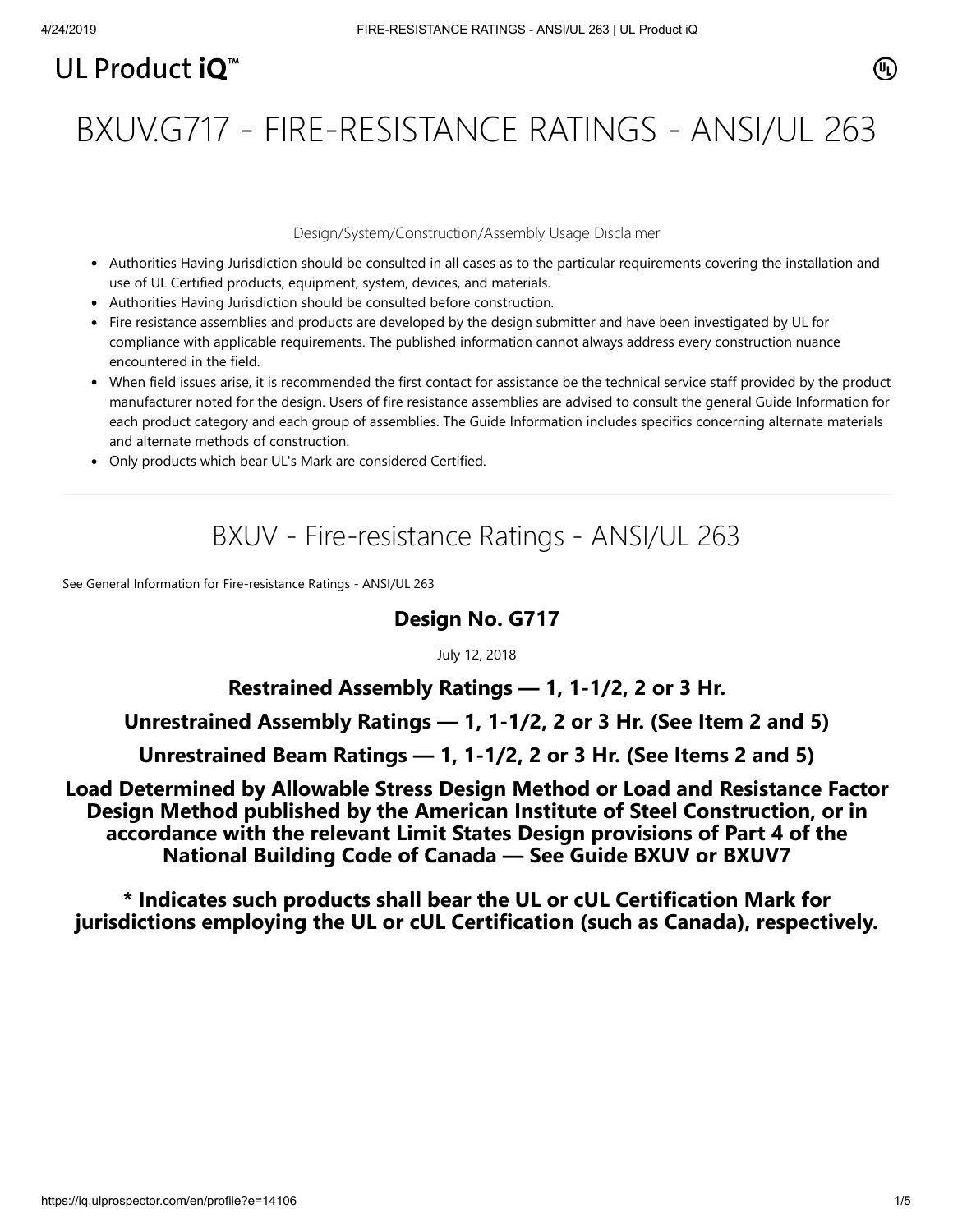4/24/2019 FIRE-RESISTANCE RATINGS - ANSI/UL 263 | UL Product iQ



1. **Normal Weight or Light Weight Concrete —** Normal weight concrete: carbonate or siliceous aggregate concrete, 147 to 150 pcf unit weight, 3500 psi compressive strength, vibrated. Lightweight concrete: expanded shale, clay, or slate aggregate by rotary-kiln method, 110 to 118 pcf unit weight, 3000 psi compressive strength, vibrated, 2 oz air entrainment per bag of cement.

For 1, 1-1/2 and 2 h assembly ratings, the 2-3/4 in. concrete topping thickness may be reduced to 2-1/2 in. when non-composite joists are used. The Unrestrained Assembly Rating depends on the type of concrete aggregate and joist spacing as shown below.

#### **Unrestrained Assembly Rating**

**Max Joist Spacing 3 ft, 6 in. Joist Spacing Greater Than 3 ft, 6 in. O.C.**

| Light Weight Aggregate  | 1-1/2 h | 1-1/2 h |
|-------------------------|---------|---------|
| Normal Weight Aggregate |         | 1-1/2 h |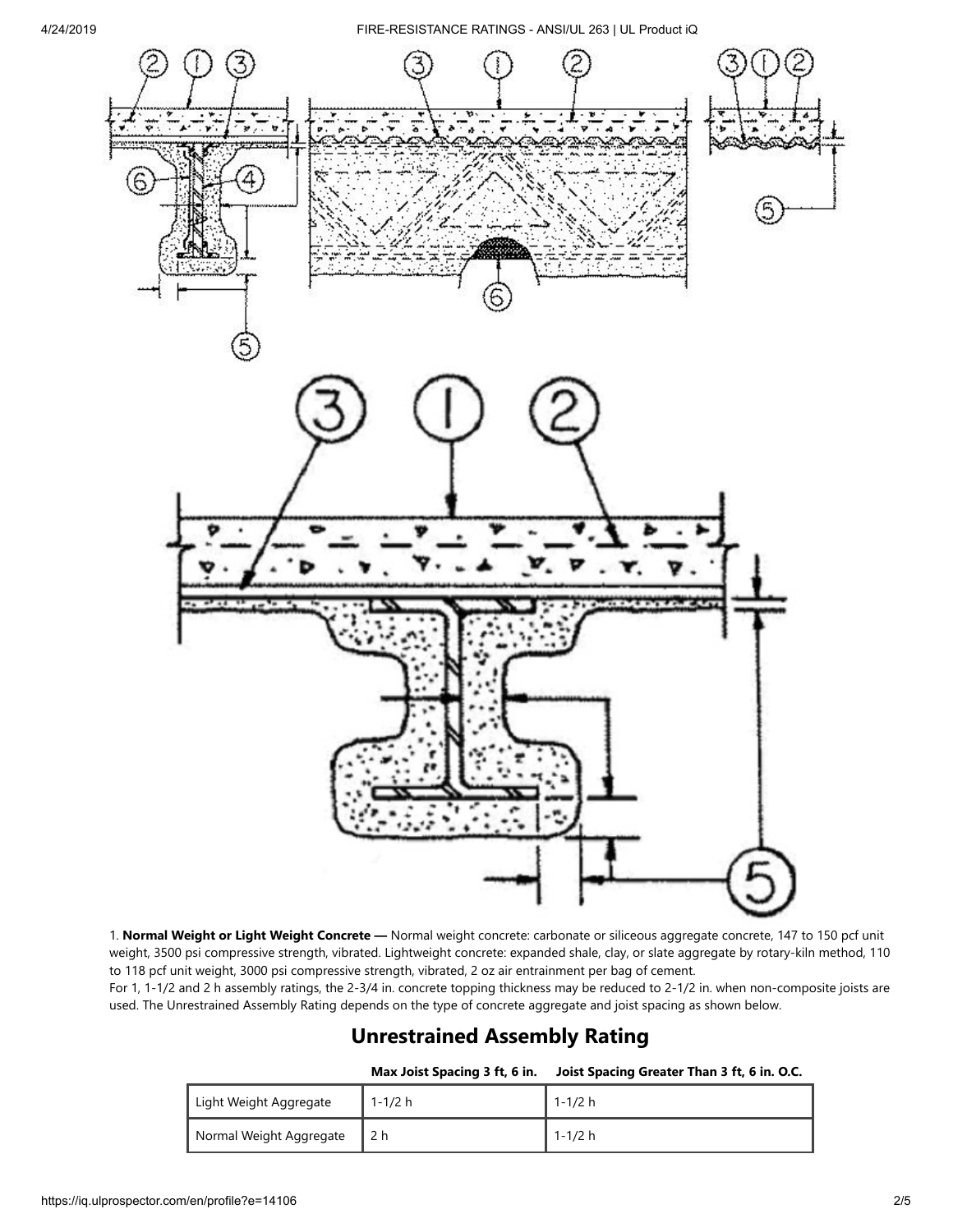2. **Welded Wire Fabric —** 6 x 6 in. - W2.0 x W2.0 or 6x6-8/8 SWG.

3. **Steel Floor and Form Units —** No. 28 MSG galv corrugated sheet steel min, 2-1/2 in. pitch and 1/2 in. depth of corrugations. Units welded to each joist, 36 welds per 100 sq ft of form units, with at least one weld at each joint or **Classified Steel Floor and Form Units\*** — min 9/16 in. deep, 28 MSG galv or ptd/ptd corrugated deck. Units welded to each beam or joist with 36 welds per 100 sq ft of units, with min one weld at each side joint of units.

**VULCRAFT, DIV OF NUCOR CORP** — Types 0.6 C, 1.0 C or 1.3 C.

#### **NEW MILLENNIUM BUILDING SYSTEMS L L C** — 24 through 36 in. wide, Types 0.6FD, 1.0FD

3A. **Steel Floor and Form Units —** (Not shown) As an alternate to Item 3, Composite 1-1/2 in. deep, 30, 35 or 36 in. wide, galv steel units. Min gauge is 22 MSG. Welded to supports 12 in. OC. Adjacent units button-punched, welded or screwed together 36 in. OC max alongside joints. The concrete thickness shall be measured to the top plane of the steel deck. **VULCRAFT, DIV OF NUCOR CORP** — Types 1.5VL, 1.5VLI.

**NEW MILLENNIUM BUILDING SYSTEMS L L C** — 24 through 36 in. wide, Types 1.5CD, 1.5CDI units may be ptd.

4. **Steel Joists —** Composite or non-composite min 10k1 or min depth and weight shall be 10 in. and 4.8 lb/ft respectively. May be uncoated or provided with a shop coat of paint. Designed per S.J.I. specifications for a max design yield stress of 50,000 psi (50 ksi). Welded or bolted to end supports. Top chords shall consist of two angles measuring 1-1/4 by 1-1/4 by 0.136 in. thick. Bottom chord shall consist of two angles measuring 1 by 1 by 0.112 in. thick, min. The first diagonal web member at each end shall consist of a min. 0.62 in. diam round bar. All remaining web members shall consist of 0.50 in. diam round bars, min. Bridging per S.J.I. specifications when noncomposite joists are used.

**VESCOM STRUCTURAL SYSTEMS INC** — Type V.

4A. **Steel Beam —** As an alternate to steel joists (Item 4), W8x28 min size.

5. **Spray-Applied Fire Resistive Materials\* —** Applied by mixing with water and spraying in one or more coats to the thicknesses shown below, to steel surfaces which are clean and free of dirt, loose scale and oil. Use of Type PC Pre-coat is required on steel floor and form units. Type PC Pre-coat shall be applied to cover approx 70 percent of the surface. Thickness of Type PC Pre-coat is included in the total thickness of the protection material. Min average and min individual density of 15 and 14 pcf, respectively, for Types 300, 300AC, 300ES, 300HS, 300N, 3000, 3000ES and SB. Min average density and min individual density of 22 and 19 pcf, respectively for Types 400, 400AC and 400ES. Min average density and min individual density of 44 and 40 pcf, respectively, for Types M-II and TG. Min average density and min individual density of 47 and 43 pcf, respectively for Type M-II/P. For method of density determination, see Design Information Section, Sprayed Material.

|                                                 |                                                       |                  |      | <b>Min Thkns Spray Applied</b><br><b>Resistive Mtl, In</b> |                                               |                                                          |  |
|-------------------------------------------------|-------------------------------------------------------|------------------|------|------------------------------------------------------------|-----------------------------------------------|----------------------------------------------------------|--|
| <b>Restrained Assembly</b><br><b>Rating, Hr</b> | <b>Unrestrained Assembly &amp; Beam</b><br>Rating, Hr | Concrete<br>Type | Deck | <b>W8x28</b><br><b>Beam</b><br>(Item<br>4A)                | 10k1<br>Joist ><br>4' OC<br>Joist<br>(ltem 4) | 10k1<br>Joist $\leq$<br>$4^{\circ}$<br>OС<br>(Item<br>4) |  |
| 1                                               | 1                                                     | <b>NW</b>        | 1/2  | 1/2                                                        | 15/16                                         | 15/16                                                    |  |
| $1 - 1/2$                                       | $1 - 1/2$                                             | <b>NW</b>        | 1/2  | 11/16                                                      | $1 - 3/8$                                     | $1 - 1/4$                                                |  |
| 2                                               | 1                                                     | <b>NW</b>        | 1/2  | 1/2                                                        | $1 - 1/8$                                     | $1 - 1/8$                                                |  |
| $\overline{c}$                                  | $\overline{c}$                                        | <b>NW</b>        | 1/2  | 15/16                                                      | $1 -$<br>15/16                                | $1 -$<br>9/16                                            |  |
| 3                                               | $1 - 1/2$                                             | <b>NW</b>        | 1/2  | 11/16                                                      | $1 -$<br>15/16                                | $1 -$<br>15/16                                           |  |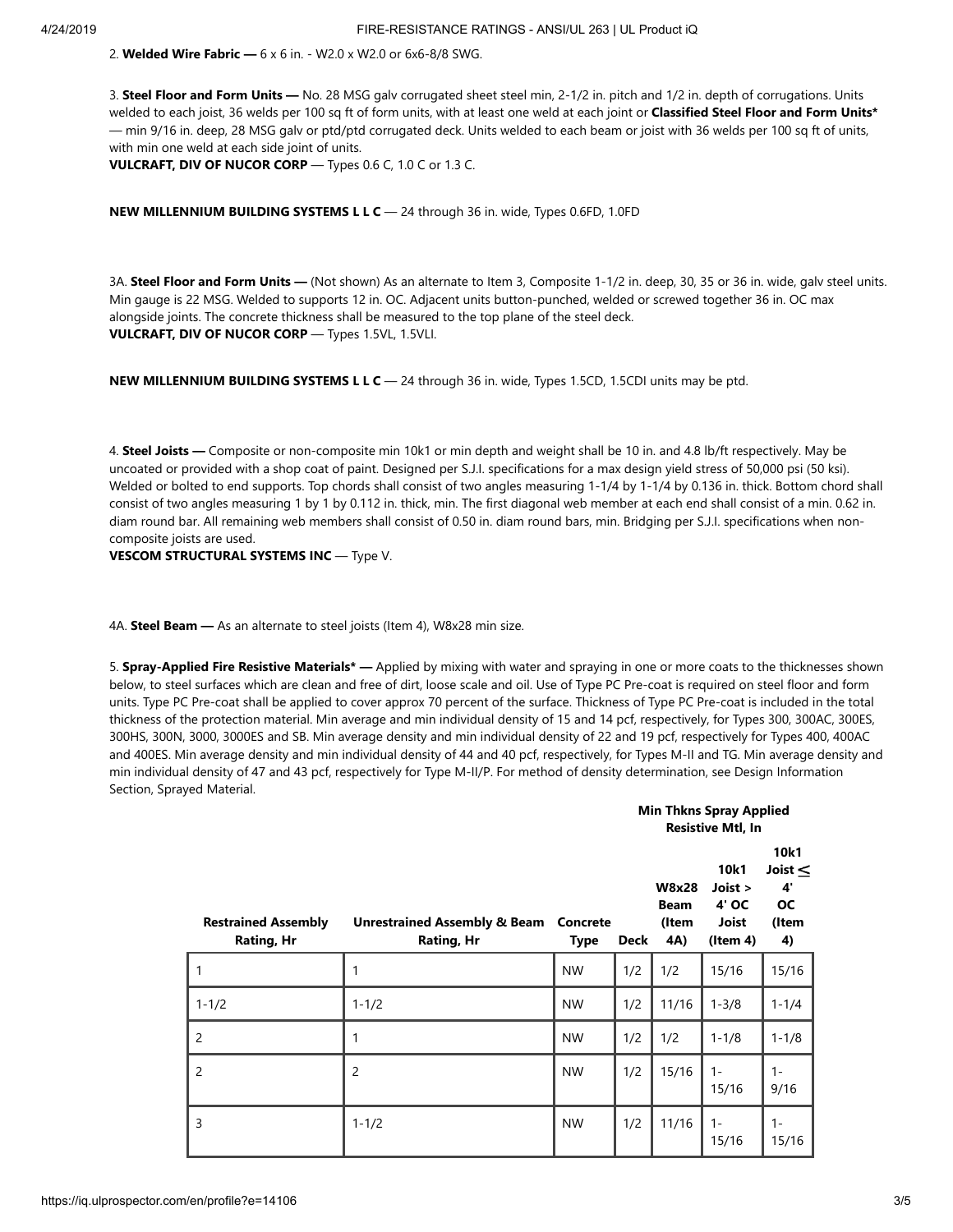| 3         | 3              | <b>NW</b> | $\overline{1}$ | $1 -$<br>9/16 | 3          | $2 - 1/4$     |
|-----------|----------------|-----------|----------------|---------------|------------|---------------|
| 1         | 1              | LW        | 1/2            | 5/8           | $1 - 1/8$  | 15/16         |
| $1 - 1/2$ | $1 - 1/2$      | LW        | 1/2            | 15/16         | $1 - 3/16$ | $1 - 3/8$     |
| 2         | 1              | LW        | 1/2            | 5/8           | $1 - 7/16$ | 15/16         |
| 2         | $\overline{2}$ | LW        | 1/2            | $1 - 1/4$     | $2 - 3/8$  | $1 - 7/8$     |
| 3         | $1 - 1/2$      | LW        | 1/2            | 15/16         | $2 - 1/2$  | $2 - 1/2$     |
| 3         | 3              | LW        | $\overline{1}$ | $2 - 1/8$     |            | $2 -$<br>9/16 |

**BERLIN CO LTD** — Types 300, 300ES, 300N, 400 or SB; Types M-II, TG or M-II/P

**GREENTECH THERMAL INSULATION PRODUCTS MFG CO L L C** — Types 300, 300AC, 400, or 400AC; Types M-II, TG and M-II/P

**ISOLATEK INTERNATIONAL** — Types 300, 300AC, 300ES, 300HS, 300N, SB, 400, 400AC, 400ES, 3000 or 3000ES; Types M-II, TG and M-II/P

**NEWKEM PRODUCTS CORP** — Type 300, Type 300ES, Type 300N, Type 400 or Type SB; Types M-II, TG and M-II/P

6. **Metal Lath —** (Optional) — Metal lath may be used to facilitate the spray application of spray-applied resistive material on steel bar joists and trusses. The diamond mesh, 3/8 in. expanded steel lath, 1.7 to 3.4 lb/sq yd is secured to one side of each steel joist with No. 18 SWG galv steel wire at joist web and bottom chord members, spaced 15 in. O.C. max. When used, the metal lath is to be fully covered with spray-applied resistive material with no min thickness requirements.

6A. **Glass Fiber Mesh —** (Optional, Not Shown) — As an alternate to metal lath (item 6), min 3/32 in. sq mesh, coated fiberglass scrim fabric, weighing a min of 1.9 oz per sq yd or, polypropylene fabric mesh, weighing approximately 1.25 oz per sq yd or equivalent may be used to facilitate spray application. The mesh shall be attached to one side of each joist web member. The method of attachment must be sufficient to hold the mesh and fire protection material during application and curing of the material. Suitable methods of attachment include hairpins, 18 SWG galv steel tie wire or hot melted glue. Hairpin clips are nom 1-1/4 in. long by 1/2 in. wide made of 0.064 in. diam steel wire. Hairpin clips or tie wire located near top and bottom and at intermediate points along each web member to firmly secure the fabric to the joist.

6B. **Metal Lath —** (Not shown) — Required with Types M-II, TG and M-II/P. Metal lath shall be 3/8 in. expanded diamond mesh, weighing 2.5 lb per sq yd. Secured to underside of steel deck with No. 12 by 3/8 in. pan head self-drilling, self-tapping screws and steel washers with an outside diam of 1/2 in. screws spaced 12 in. OC in both directions with lath edges overlapped approx 3 in.

7. **Horizontal Bridging —** (Not Shown) — Min 1-1/4x1-1/4x1/8 in. thick steel angles for use with non-composite joists (Item 4 and 4A). Number and spacing per Steel Joist Institute specifications. Welded to top and bottom chord of the joists. Min thickness of spray-applied resistive material on bridging angles is min thickness on steel joist.

#### **\* Indicates such products shall bear the UL or cUL Certification Mark for jurisdictions employing the UL or cUL Certification (such as Canada), respectively.**

[Last Updated](javascript:openit() on 2018-07-12

The appearance of a company's name or product in this database does not in itself assure that products so identified have been manufactured under UL's Follow-Up Service. Only those products bearing the UL Mark should be considered to be Certified and covered under UL's Follow-Up Service. Always look for the Mark on the product.